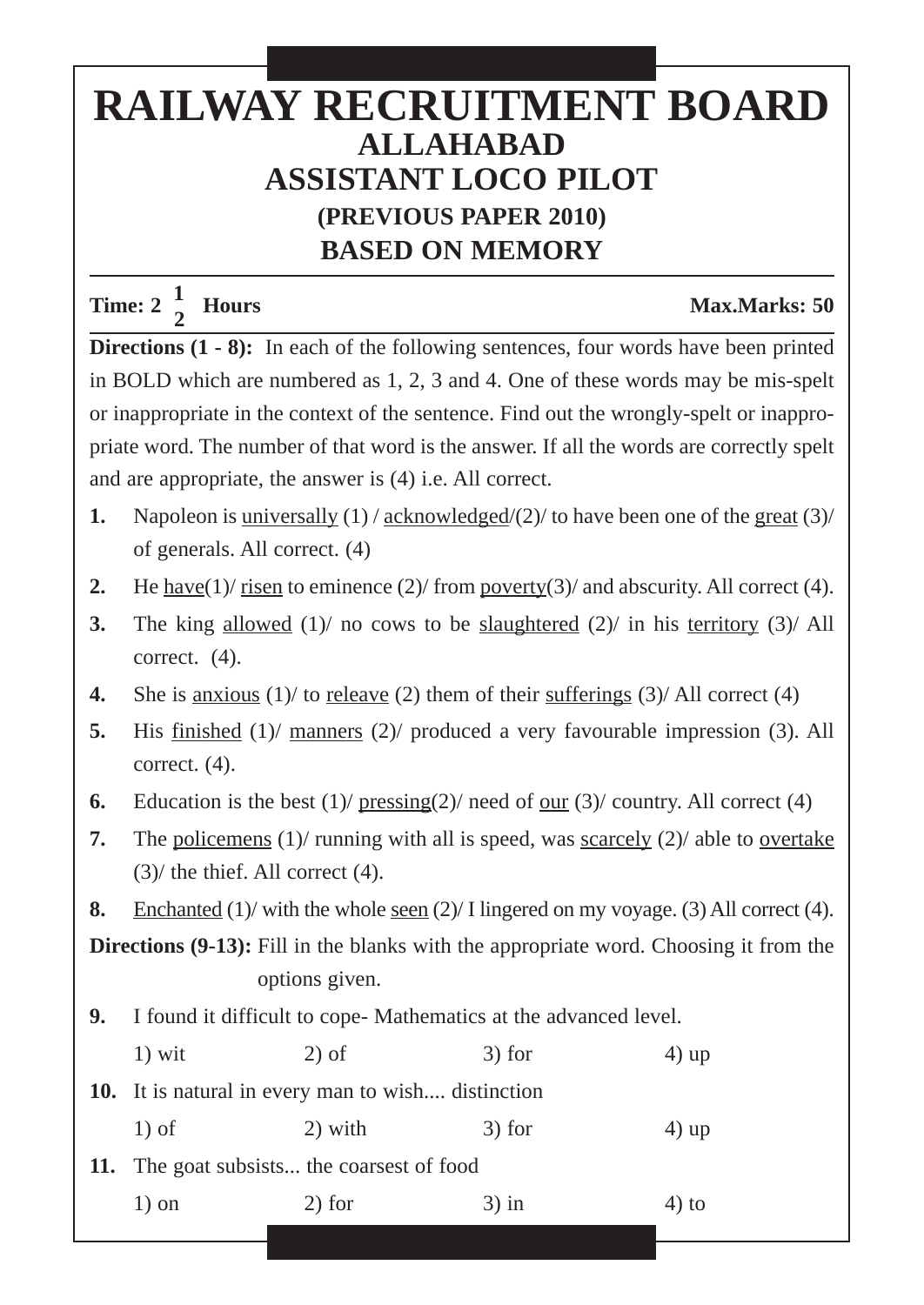- **12.** It was formerly supposed that malaria was due... poisonous exhalations. 1) of 2) with 3) for 4) to
- **13.** The celebrated grammarian Patanjali was a contemporary... Pushyamitra Sunga. 1) for 2) with  $3)$  of 4) to

**Directions (14-16):** Critically examine the statement given in bold and answer the questions.

**14.** Un easy lies that the head that wears the crown.

What does this mean?

- 1) The crown worn by the king does not mean that he is a happy man.
- 2) The king wears a crown of gold and gems but his responsibilities make him restless and unhappy.
- 3) People who are rich and powerful are generally restless and worried.
- 4) Those who are in high positions and wealthy are mostly restless because of their responsibilities like kings.
- **15.** The circumstances of birth are irrelevant. What you do with gift of life determines what you are.

Which statement best explains this?

- 1) One may be born rich or poor. But how he lives speaks of his real self.
- 2) Misfortunes come even if we are born rich. But success in life depends on our own efforts to live a good life.
- 3) Birth alone does not contribute to success in life. Life is precious and is a free gift of God. We should make it worth living.
- 4) Great qualities are given by God as gifts. We should make good use of them to achieve success in life.
- **16.** Your mind is like a parachute : It works when it is open.

What does the statement imply?

- 1) Parachutes are meant for saving lives and you have to open them to do that.
- 2) Open mindedness is what is essential. We should share with others our joys, sorrows, fears and hopes to make life meaningful.
- 3) We should never close our minds to others. When we share, we become happier and contented.
- 4) Our minds are like parachutes, closed. We must open them to share happiness.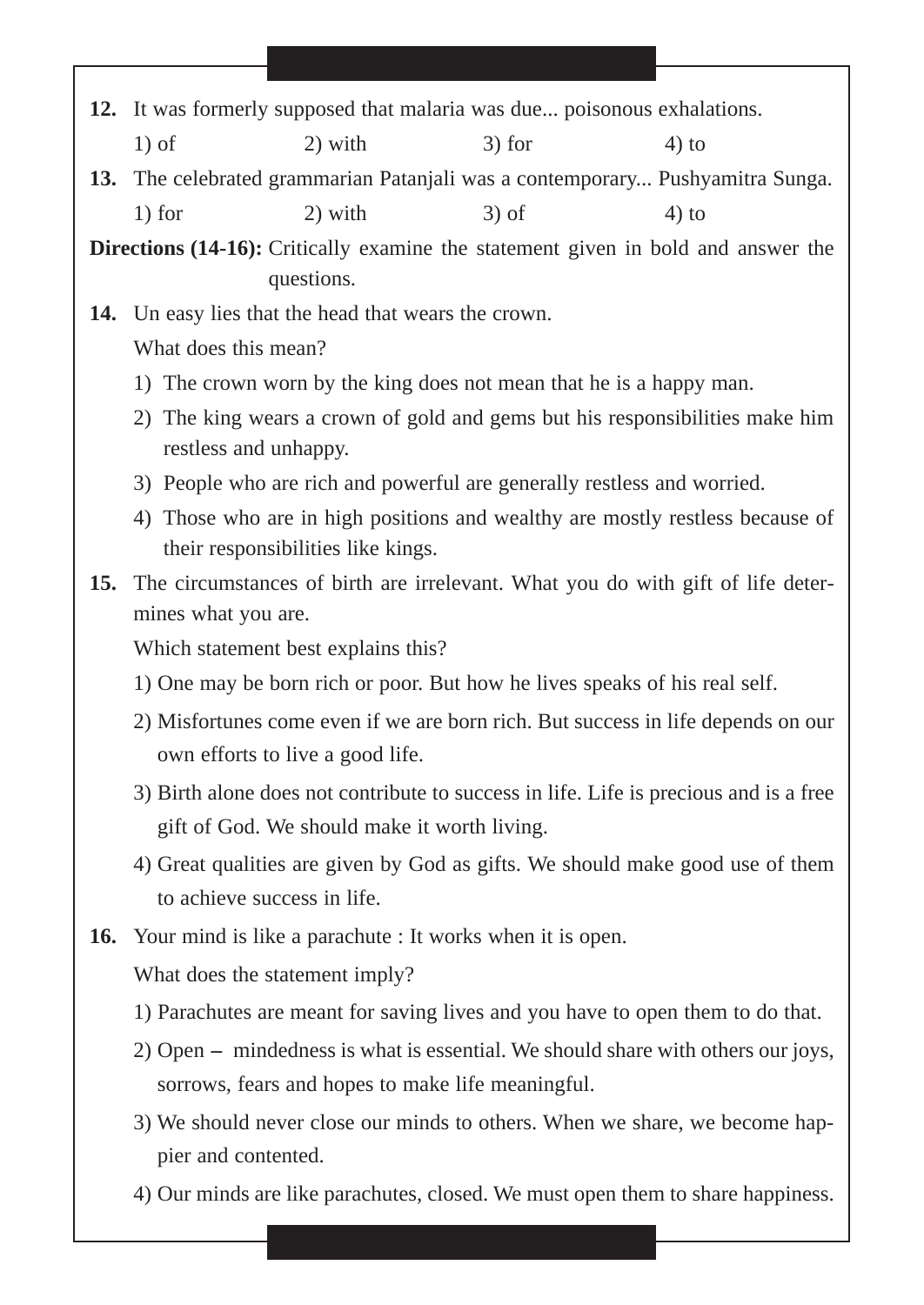**Directions (17-20):** Replace the bold portion by choosing the phrase from the given alternatives that best keeps the meaning of the original sentence.

- **17.** The researcher has to mull over his idea for several days.
	- 1) To organise his idea for a number of days.
	- 2) To remember his ideas for several days.
	- 3) to scrutinise his ideas for many days.
	- 4) to ponder over his ideas for several days.
- **18.** The function would has been enjoyable. *If all extraneous activities has been dropped from the programme.*
	- 1) If all the irrelevant activities had been dropped from the programme.
	- 2) If all the excessive activities had been dropped from the programme.
	- 3) If all over extended activities had been dropped from the programme.
	- 4) If the exceptional activities had been dropped from the programme.
- **19.** The professor wants him *to improve the coherence of his term paper.*
	- 1) to increase the distinctiveness of his term paper
	- 2) to improve the consistency of his term paper
	- 3) to improve the rationality of his term paper
	- 4) to enhance the quality of his term paper
- **20.** Researches warn of the *impending extinction of many species of plants and animals.*
	- 1) imminent extinction of many species of plants and animals.
	- 2) irrefutable extinction of several species of plants and animals.
	- 3) absolute extinction of species of plants and animals.

4.formidable extinctions of many species of plants and animals.

**Directions (21-24):** Each of these questions has a sentence that has been scrambled and the scrambled parts have been marked A, B, C, D and E. Find the correct of the parts to reconstruct the sentence.

- **21.** A. in different regions of that federation.
	- B. that was Yugoslavia
	- C. the fundamental cause has been the very large difference in the quality of life.
	- D. although the dismemberment of the federation.
	- E. is seen more as the result of an ethnic conflict.

1) D, B, E, C, A. 2) C, E, B, D, A 3) B, C, E, D, A 4) A, B, D, E, C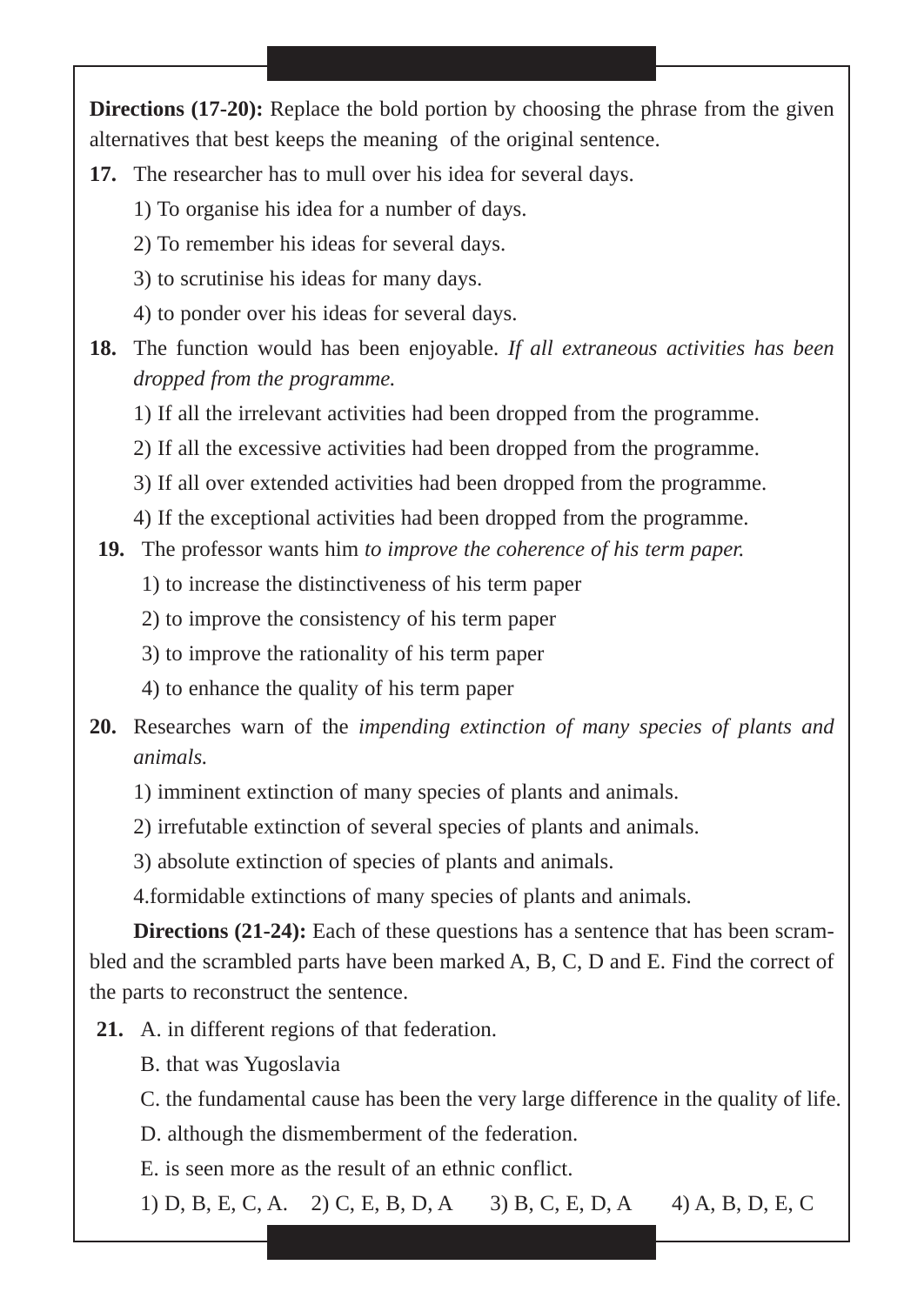|     | 22. A. but there is some merit in it          |                                                         |                                                                          |                                                                                                 |  |
|-----|-----------------------------------------------|---------------------------------------------------------|--------------------------------------------------------------------------|-------------------------------------------------------------------------------------------------|--|
|     | B. as distinct from consumption               |                                                         |                                                                          |                                                                                                 |  |
|     | C. the bifurcation of plan and non-plan funds |                                                         |                                                                          |                                                                                                 |  |
|     |                                               |                                                         | D. insofar as it focuses attention on development expenses.              |                                                                                                 |  |
|     | E. in the budget is artificial                |                                                         |                                                                          |                                                                                                 |  |
|     | 1) D, C, A, B, E                              |                                                         | $2)$ C, D, B, E, A                                                       |                                                                                                 |  |
|     | 3) C, E, A, B, D                              |                                                         | 4) $D, E, A, C, B$                                                       |                                                                                                 |  |
| 23. | A. Like the industrialised countries          |                                                         |                                                                          |                                                                                                 |  |
|     |                                               |                                                         | B. As if they are to be suffered as relics of a backward past.           |                                                                                                 |  |
|     |                                               |                                                         | C. We have specially drawn attention to the nonmotorised transport modes |                                                                                                 |  |
|     |                                               | D. Till replaced by faster petroleum fuelled transport. |                                                                          |                                                                                                 |  |
|     | 1) $D, E, A, C, B$                            |                                                         | $2)$ C, D, E, B, A                                                       |                                                                                                 |  |
|     | $3)$ C, D, A, D, E                            |                                                         | 4) C, D, B, E, A                                                         |                                                                                                 |  |
| 24. |                                               | A. he was highly sensitive and resentful                |                                                                          |                                                                                                 |  |
|     | B. towards the country or to those            |                                                         |                                                                          |                                                                                                 |  |
|     | C. when there was even implied discourtesy    |                                                         |                                                                          |                                                                                                 |  |
|     | D. while he was extremely gentle and tolerant |                                                         |                                                                          |                                                                                                 |  |
|     | E. he held in honour                          |                                                         |                                                                          |                                                                                                 |  |
|     | $1)$ A, C, D, B, E                            |                                                         | 2) D, A, C, B, E                                                         |                                                                                                 |  |
|     | 3) E, A, D, C, B                              |                                                         | 4) $D, C, B, E, A$                                                       |                                                                                                 |  |
|     |                                               |                                                         |                                                                          | <b>Directions (25-26):</b> In these questions, select the alternative which has a relation with |  |
|     | the four given words.                         |                                                         |                                                                          |                                                                                                 |  |
| 25. | Man, Arm, Preside, Person                     |                                                         |                                                                          |                                                                                                 |  |
|     | 1) woman                                      | 2) chair                                                | 3) leader                                                                | 4) dominate                                                                                     |  |
|     | <b>26.</b> Pigeon, revolution, cage, Leader   |                                                         |                                                                          |                                                                                                 |  |
|     | 1) violence                                   | 2) captivity                                            | $3)$ coup                                                                | 4) follower                                                                                     |  |
| 27. |                                               | Arrange the following in a meaningful order.            |                                                                          |                                                                                                 |  |
|     | A. Rain                                       | B. Monsoon                                              | C. Rescue                                                                |                                                                                                 |  |
|     | D. Floods                                     | E. Shelter                                              | F. Relief                                                                |                                                                                                 |  |
|     | 1) ABDECF                                     | 2) ABCDEF                                               | 3) BADCEF                                                                | 4) DABCFE                                                                                       |  |
|     |                                               |                                                         |                                                                          |                                                                                                 |  |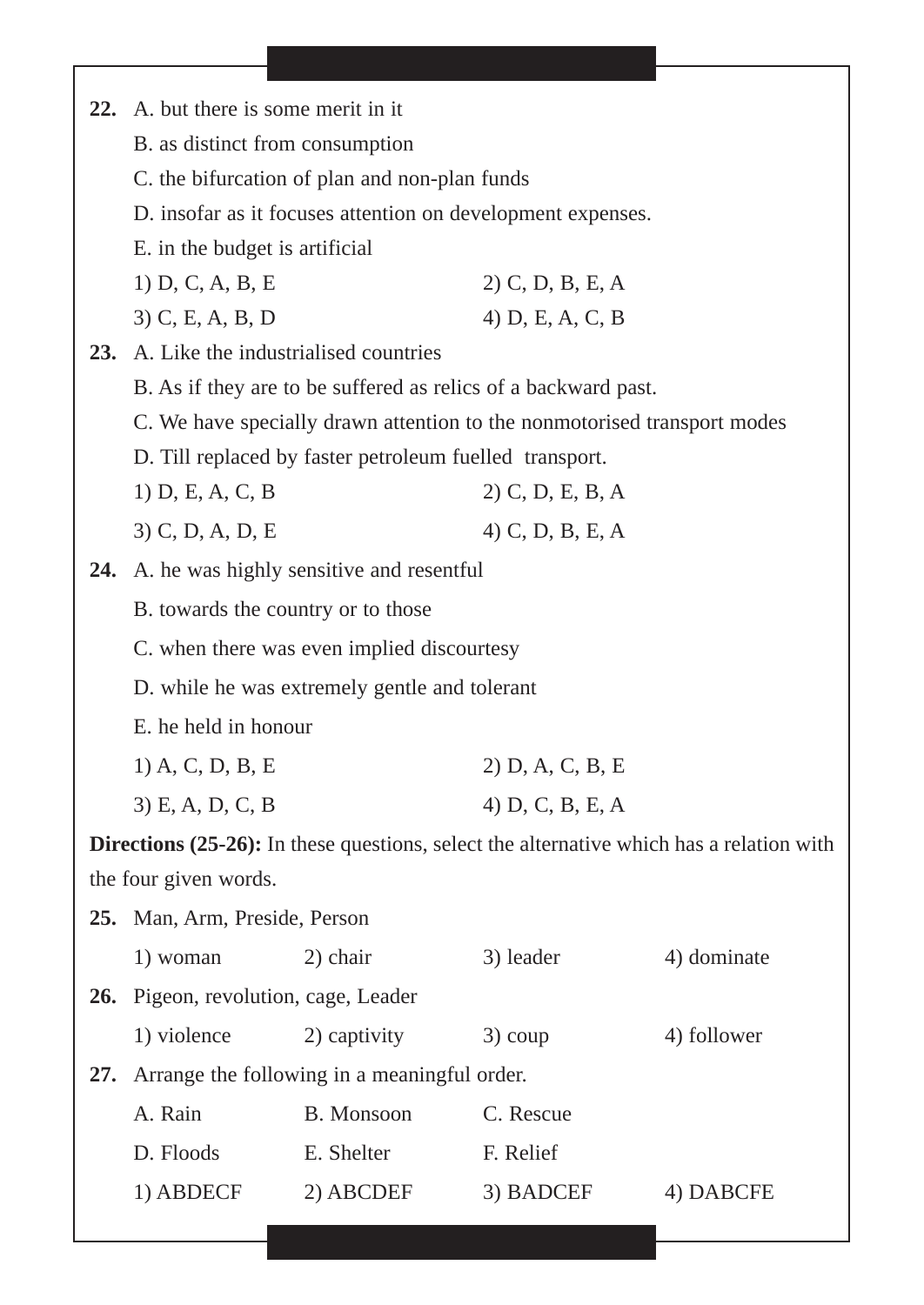**28.** During an interview, there were drivers who knew how to drive cars, some buses and some only tempo vans. The company authority wished to select persons who knew how to drive all the vehicles. How can they select using the letters used in the Venn Diagram?



**29.** In this question, a statement is given followed by four alternative interferences. Select the one which is the most appropriate.

## **Statement:**

Many creative persons become artists

## **Inferences:**

- 1) Some artists are creative persons
- 2) A high level of creativity is needed to become an artist
- 3) It is not possible to become an artist without creativity.
- 4) A creative person will certainly become an artist
- **30.** If '+' means 'division'.  $-$  means 'multiplication, ' $\times$ ' means minus  $\div$  means 'addi-<br>20 tion' then( $75 \times 25$ ) 2+50 – 10 = ?
	- 1)  $16.67$  2)  $12$  3)  $977.5$  4)  $20$

**Directions (31-32):** Read the following information to answer these questions.

'P − Q' means 'Q' is daughter of P

 $'P \times Q'$  means 'P' is mother of 'Q'

'P + Q' means 'P' is father of 'Q'

**31.** Which of the following would definitely indicate that C is daughter of B?

1)  $A - B \times C$  2)  $B + C \times A$  3)  $B + C$  4) None of these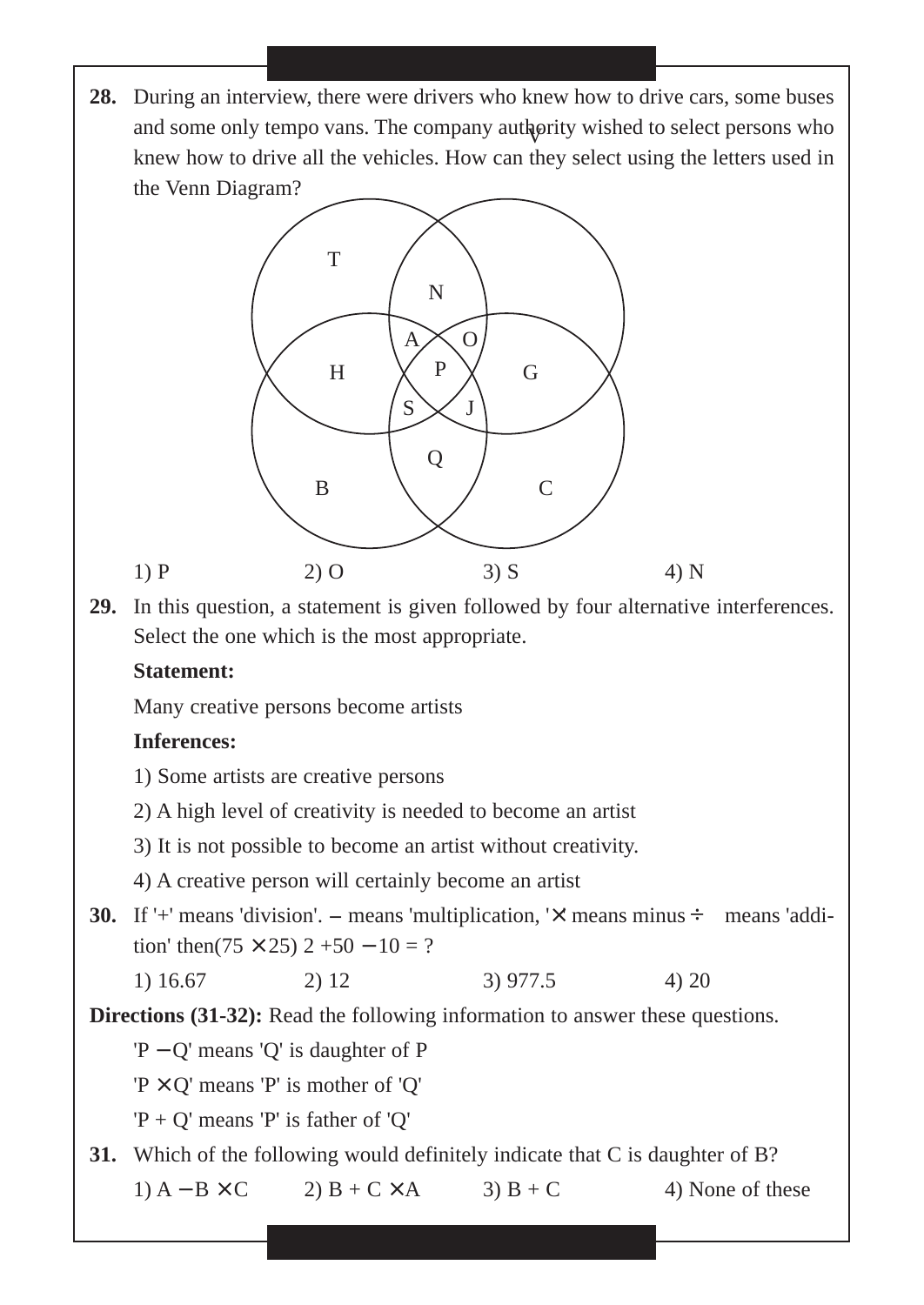|            |                                                           | 32. If $S \times M + N - T$ , then which of the following is not true?                   |                                                   |                          |
|------------|-----------------------------------------------------------|------------------------------------------------------------------------------------------|---------------------------------------------------|--------------------------|
|            | 1) T is wife of $M$                                       |                                                                                          | 2) S is grandmother of $N$                        |                          |
|            |                                                           | 3) T is mother-in-law of $T$                                                             | 4) N is grands on of S                            |                          |
| <b>33.</b> |                                                           | There are deers and peacocks in a zoo. By counting heads they are 80. The                |                                                   |                          |
|            | number of their legs is 200. How many peacocks are there? |                                                                                          |                                                   |                          |
|            | 1) 60                                                     | 2) 20                                                                                    | 3) 50                                             | 4) 30                    |
| 34.        |                                                           | Sarita is standing facing north, She walks 10 km straight, turns left and walks          |                                                   |                          |
|            |                                                           | another 10 km and turns right and walks 5 km and finally turns left and walks 15         |                                                   |                          |
|            |                                                           | km to reach a park. Which direction is she facing now?                                   |                                                   |                          |
|            | 1) East                                                   | 2) West                                                                                  | 3) North                                          | 4) South                 |
| 35.        |                                                           | Find out the missing number on the basis of a particular trend.                          |                                                   |                          |
|            | 8<br>17                                                   | 33                                                                                       |                                                   |                          |
|            | 12<br>5 <sup>5</sup>                                      | 29                                                                                       |                                                   |                          |
|            | 10<br>13                                                  | $\overline{?}$                                                                           |                                                   |                          |
|            | 1) 23                                                     | 2) 33                                                                                    | 3)9                                               | 4)43                     |
| <b>36.</b> | written in that code                                      | If in a certain code MISTAKE is written as 4356127. How would STEAM be                   |                                                   |                          |
|            | 1) 50713                                                  | 2) 57614                                                                                 | 3) 56741                                          | 4) 56714                 |
| <b>37.</b> |                                                           | A shopkeeper purchases 12 balloons for Rs.10 and sells them at 10 balloons for           |                                                   |                          |
|            |                                                           | Rs.12 Thus he earns a profit for:                                                        |                                                   |                          |
|            | 1) 35%                                                    | 2) 36%                                                                                   | 3) 75%                                            | 4) 50%                   |
| <b>38.</b> |                                                           | If the radius of a circle is increased by 50%, then the area of the circle is            |                                                   |                          |
|            | increased by                                              |                                                                                          |                                                   |                          |
|            | 1) 125%                                                   | 2) 100%                                                                                  | 3) 75%                                            | 4) 50%                   |
| <b>39.</b> |                                                           | A alone can complete a work in 16 days and B alone in 12 days. Starting with A,          |                                                   |                          |
|            |                                                           | they work on alternate days. The total work will be completed in                         |                                                   |                          |
|            | 1) 12 days                                                | 2) 13 days                                                                               | 3) 13 $\frac{5}{7}$ days 4) 13 $\frac{3}{4}$ days |                          |
|            |                                                           | <b>40.</b> A number divided by 68 gives the quotient 269 and remainder zero. If the same |                                                   |                          |
|            | number is divided by 67, the remainder is                 |                                                                                          |                                                   |                          |
|            | 1)0                                                       | 2)1                                                                                      | 3) 2                                              | 4)3                      |
|            | 41. $\left(\frac{1}{2}\right)^{-\frac{1}{2}}$ is equal to |                                                                                          |                                                   |                          |
|            |                                                           |                                                                                          |                                                   |                          |
|            | 1) $\frac{1}{\sqrt{2}}$                                   | $2)\sqrt{2}$                                                                             | 3) $2\sqrt{2}$                                    | 4) $\frac{1}{2\sqrt{2}}$ |
|            |                                                           |                                                                                          |                                                   |                          |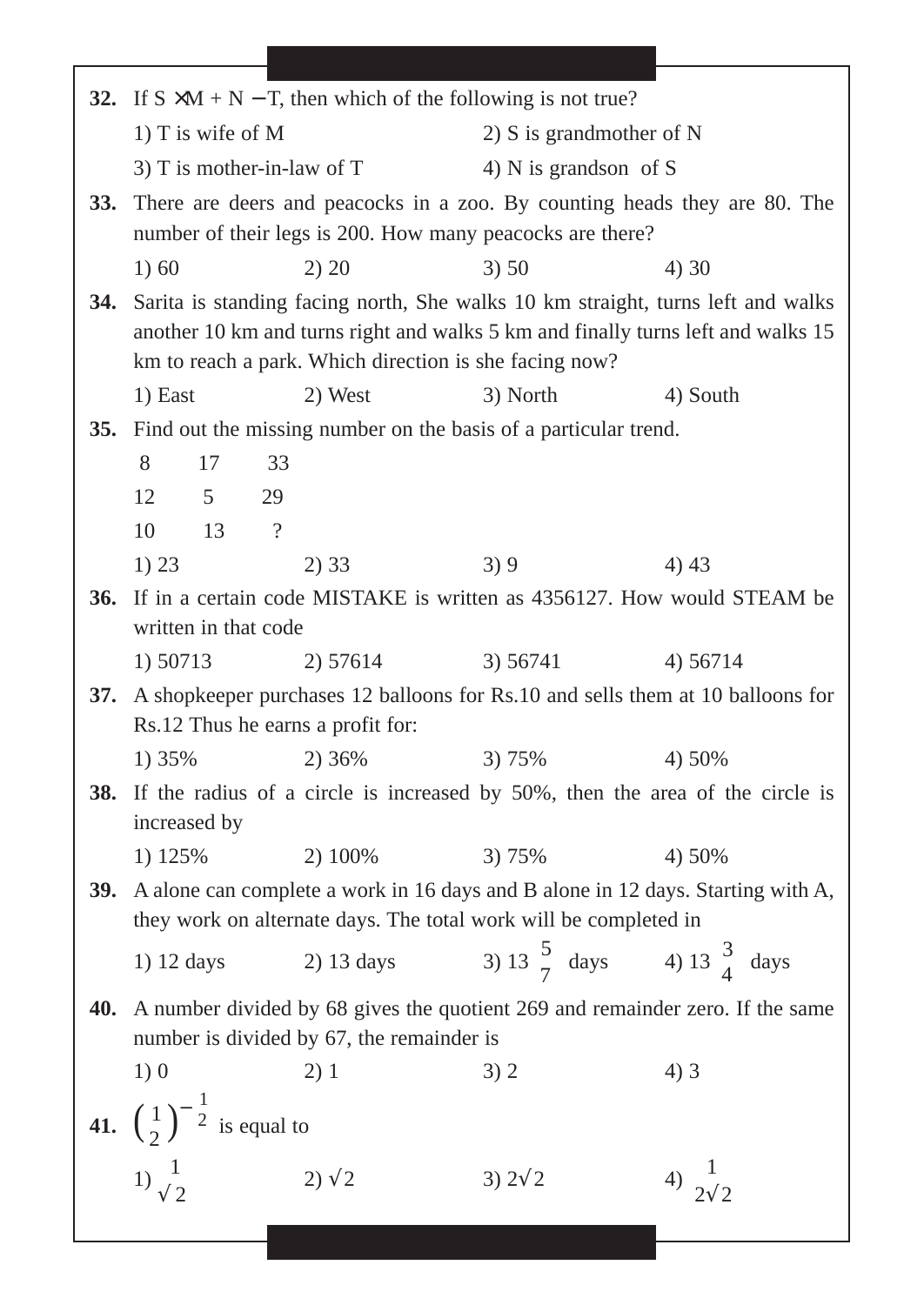|     |                                                                  |                                                                                   |                                          | 42. If the length and the breadth of a rectangle are in the ratio $3:2$ with its                                                                                |
|-----|------------------------------------------------------------------|-----------------------------------------------------------------------------------|------------------------------------------|-----------------------------------------------------------------------------------------------------------------------------------------------------------------|
|     |                                                                  | perimeter as 20 cm, then the area of the rectangle will be:                       |                                          |                                                                                                                                                                 |
|     | 1) 24 $\rm cm^2$                                                 | 2) 48 cm <sup>2</sup>                                                             | 3) $72 \text{cm}^2$                      | 4) 96 cm <sup>2</sup>                                                                                                                                           |
|     | either type of lunch?                                            |                                                                                   |                                          | 43. In a hotel, 60% has vegetarian lunch while 30% had non-vegetarian lunch and<br>15% had both types of lunch, If 96 people were present, how many did not eat |
|     | 1) 20                                                            | 3) 26<br>2) 24                                                                    |                                          | 4) 28                                                                                                                                                           |
| 44. |                                                                  |                                                                                   |                                          | The area of the largest circle, that can be drawn inside a rectangle with sides                                                                                 |
|     | $18cm$ by $14$ cm, is                                            |                                                                                   |                                          |                                                                                                                                                                 |
|     |                                                                  | 1) $49 \text{cm}^2$ 2) $154 \text{cm}^2$ 3) $378 \text{cm}$ 4) $1078 \text{cm}^2$ |                                          |                                                                                                                                                                 |
|     |                                                                  |                                                                                   |                                          | 45. If the sides of a triangle are 5 cm, 4 cm and $\sqrt{41}$ cm, then the area then he take                                                                    |
|     | the area of triangle is                                          |                                                                                   |                                          |                                                                                                                                                                 |
|     | 1) $20cm2$                                                       |                                                                                   | 2) $(5 + 4 + \sqrt{41})$ cm <sup>2</sup> |                                                                                                                                                                 |
|     | $(3) \frac{5 + 4 + \sqrt{41}}{2}$ cm <sup>2</sup> / <sub>3</sub> |                                                                                   | 4) 10 $\text{cm}^2$                      |                                                                                                                                                                 |
|     | 46. $(8 \div 88) \times 8888088$ is equal to                     |                                                                                   |                                          |                                                                                                                                                                 |
|     | 1) 808008                                                        | 2) 808088                                                                         | 3) 808080                                | 4) 8008008                                                                                                                                                      |
|     |                                                                  | 47. If A : B = 2 : 3 and B : C = 4 : 5, then A : B : C is                         |                                          |                                                                                                                                                                 |
|     |                                                                  | 1) 2:12:5 2) 8:12:15 3) 12:8:15                                                   |                                          | 4) $15:12:8$                                                                                                                                                    |
| 48. |                                                                  |                                                                                   |                                          | A clock strikes once at 1 O' clock twice at 2 O'clock thrice 3 O' clock and so, on.                                                                             |
|     |                                                                  | How many times will it strikes in 24 hours?                                       |                                          |                                                                                                                                                                 |
|     | 1) 78                                                            | 2) 136                                                                            | 3) 156                                   | 4) 196                                                                                                                                                          |
|     |                                                                  | <b>49.</b> In India, the Chief Justice of a High Court is appointed by the        |                                          |                                                                                                                                                                 |
|     |                                                                  | 1) Chief Minister of the concerned state                                          |                                          |                                                                                                                                                                 |
|     | 2) Governor of the concerned State                               |                                                                                   |                                          |                                                                                                                                                                 |
|     | 3) Chief Justice of India                                        |                                                                                   |                                          |                                                                                                                                                                 |
|     | 4) President of India                                            |                                                                                   |                                          |                                                                                                                                                                 |
| 50. |                                                                  | Who among the following are likely to benefit from inflation in a country?        |                                          |                                                                                                                                                                 |
|     | 1) Creditors                                                     | 2) Debtors                                                                        | 3) Salaried people 4) Wage earners       |                                                                                                                                                                 |
| 51. |                                                                  | Which of the following statements is true?                                        |                                          |                                                                                                                                                                 |
|     |                                                                  | 1) The Vice-President is elected for a period of six years.                       |                                          |                                                                                                                                                                 |
|     |                                                                  |                                                                                   |                                          | 2) For election as Vice-President a person should be the member of Rajya Sabha                                                                                  |
|     | President                                                        |                                                                                   |                                          | 3) Electoral college for the election of Vice-President is different from that of the                                                                           |
|     |                                                                  | 4) Council of Ministers is responsible to the President                           |                                          |                                                                                                                                                                 |
|     |                                                                  |                                                                                   |                                          |                                                                                                                                                                 |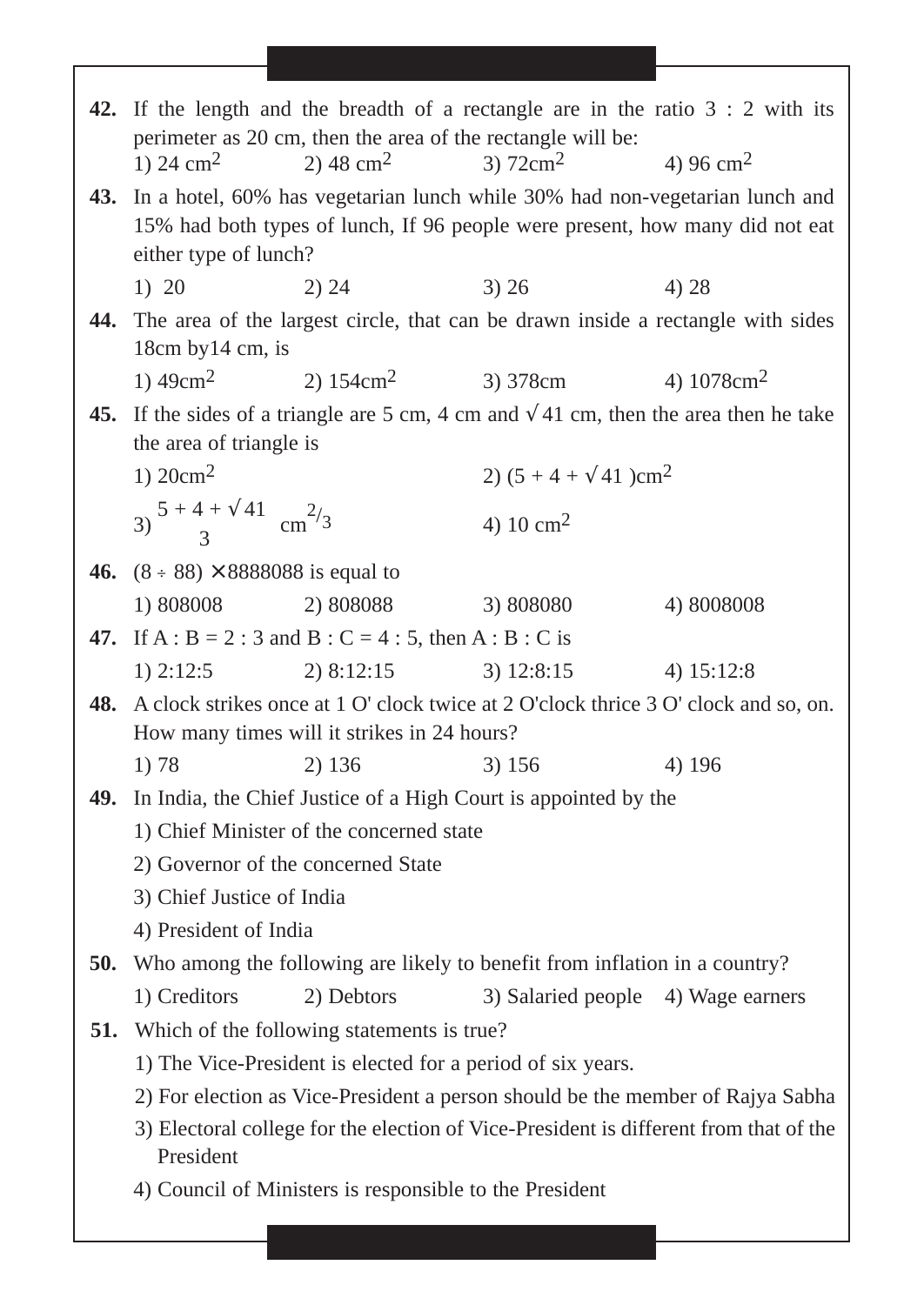|     | 52. Mule is the hybrid of                                       |                                                                                           |                                       |                                                                                           |  |
|-----|-----------------------------------------------------------------|-------------------------------------------------------------------------------------------|---------------------------------------|-------------------------------------------------------------------------------------------|--|
|     |                                                                 | 1) male donkey and female horse                                                           | 2) male horse and a female donkey     |                                                                                           |  |
|     | 3) male horse and female zebra                                  |                                                                                           | 4) female horse and male zebra        |                                                                                           |  |
|     | <b>53.</b> Lunar Eclipse occurs when                            |                                                                                           |                                       |                                                                                           |  |
|     | 1) Earth is between the Suns and the Moon.                      |                                                                                           |                                       |                                                                                           |  |
|     | 2) Moon is between the Sun and the Moon                         |                                                                                           |                                       |                                                                                           |  |
|     |                                                                 | 3) Sun is between the Moon and the Earth                                                  |                                       |                                                                                           |  |
|     |                                                                 | 4) Earth is at right angle to the direction of the Sun and the Moon                       |                                       |                                                                                           |  |
| 54. |                                                                 |                                                                                           |                                       | How many minutes for each degree of longitude does the local time of any place            |  |
|     | vary from the Greenwich time?                                   |                                                                                           |                                       |                                                                                           |  |
|     | 1)4                                                             | 2)6                                                                                       | 3)2                                   | 4) 8                                                                                      |  |
| 55. |                                                                 | The basic characteristic of Oligopology is                                                |                                       |                                                                                           |  |
|     | 1) a few sellers, a few buyers<br>2) a few sellers, many buyers |                                                                                           |                                       |                                                                                           |  |
|     | 3) many sellers, one buyer                                      |                                                                                           | 4) a few sellers, one buyer           |                                                                                           |  |
| 56. |                                                                 | The headquarters of International Lab our Organization is located at                      |                                       |                                                                                           |  |
|     | 1) Geneva                                                       | 2) Vienna                                                                                 | 3) Zurich                             | 4) Paris                                                                                  |  |
| 57. |                                                                 | In sports, the term THIRD EYE is connected with                                           |                                       |                                                                                           |  |
|     | 1) Archery                                                      | 2) Cricket                                                                                | 3) Shooting                           | 4) Billiards                                                                              |  |
|     |                                                                 | <b>58.</b> Electrification in rural areas can be done better and at cheaper rates through |                                       |                                                                                           |  |
|     | 1) coal power                                                   | 2) biogas                                                                                 | 3) nuclear energy 4) solar energy     |                                                                                           |  |
|     | 59. The upanishads deal with                                    |                                                                                           |                                       |                                                                                           |  |
|     | 1) social behaviour of man                                      |                                                                                           | 2) religion of the Hindus             |                                                                                           |  |
|     | 3) ancient Hindu laws                                           |                                                                                           | 4) All of these                       |                                                                                           |  |
| 60. |                                                                 | Dada Saheb Phalke Award is given to an achiever in the field of                           |                                       |                                                                                           |  |
|     | 1) Cinema                                                       | 2) Literature                                                                             | $3)$ Art                              | 4) Journalism                                                                             |  |
| 61. |                                                                 |                                                                                           |                                       | The behaviour of a perfect gas, undergoing any change in the variables which              |  |
|     |                                                                 | control physical properties, is governed by                                               |                                       |                                                                                           |  |
|     | 1) pressure exerted by the gas                                  |                                                                                           | 2) volume occupied by the gas         |                                                                                           |  |
|     | 3) temperature of the gas                                       |                                                                                           | 4) All of these                       |                                                                                           |  |
| 62. | C is called                                                     |                                                                                           |                                       | The amount of heat required to raise the temperature of 1 kg of water through $1^{\circ}$ |  |
|     | 1) Specific heat at constant volume                             |                                                                                           | 2) Specific heat at constant pressure |                                                                                           |  |
|     | 3) Kilocalorie                                                  |                                                                                           | 4) None of these                      |                                                                                           |  |
|     |                                                                 |                                                                                           |                                       |                                                                                           |  |
|     |                                                                 |                                                                                           |                                       |                                                                                           |  |

٦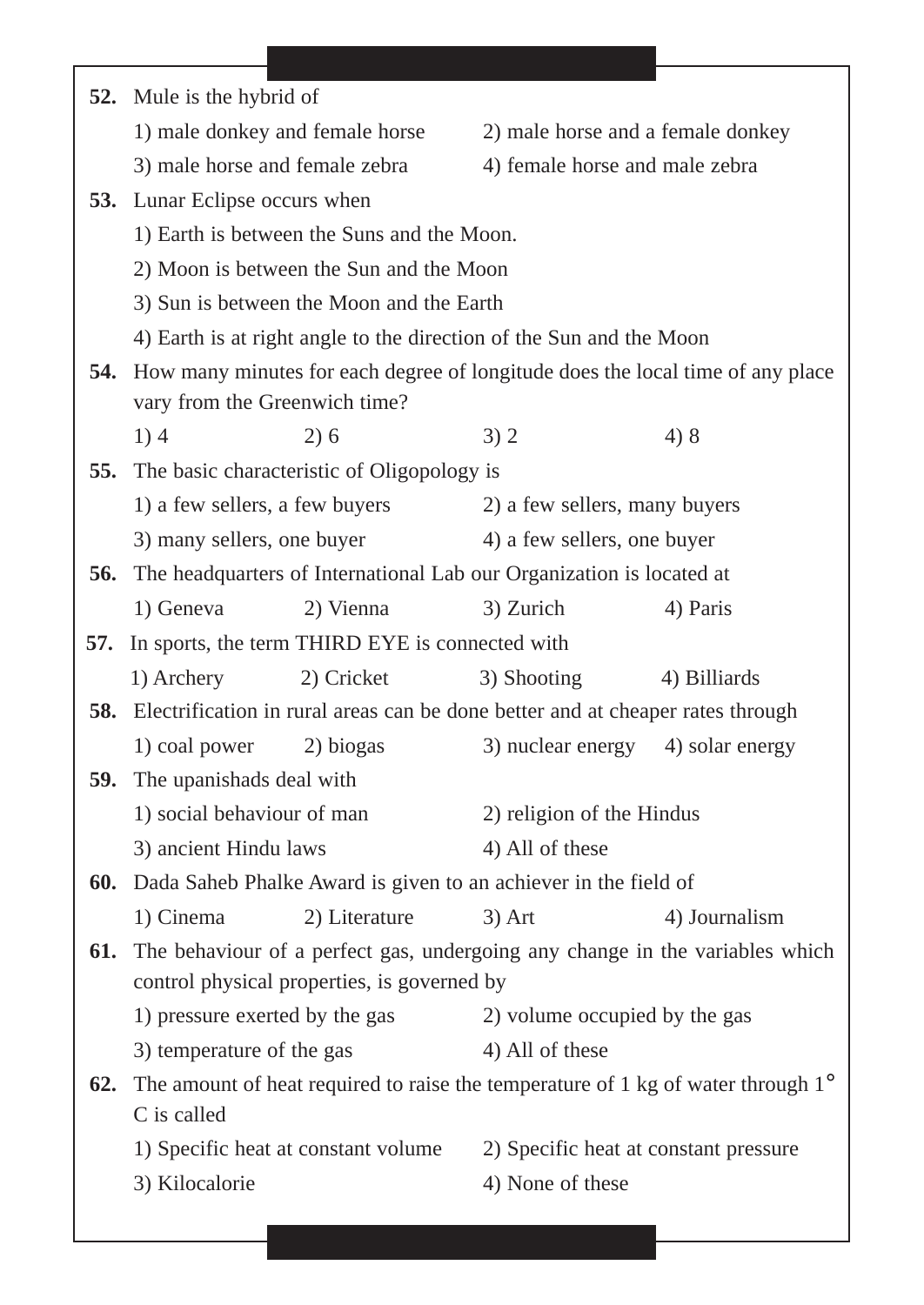|     | <b>63.</b> When gas is cooled at constant pressure.                     |                                                                  |            |  |  |
|-----|-------------------------------------------------------------------------|------------------------------------------------------------------|------------|--|--|
|     | 1) Its temperature increases but volume decreases                       |                                                                  |            |  |  |
|     | 2) Its volume increases but temperature decreases                       |                                                                  |            |  |  |
|     | 3) both temperature and volume increase                                 |                                                                  |            |  |  |
|     | 4) both temperature and volume decrease                                 |                                                                  |            |  |  |
| 64. | The actual vacuum in a condenser is equal to:                           |                                                                  |            |  |  |
|     | 1) barometric pressure $+$ actual pressure                              |                                                                  |            |  |  |
|     | 2) barometric pressure $-$ actual pressure                              |                                                                  |            |  |  |
|     | 3) gauge pressure $+$ atmospheric pressure                              |                                                                  |            |  |  |
|     | 4) gauge pressure – atmospheric pressure                                |                                                                  |            |  |  |
| 65. | Parson's turbine is                                                     |                                                                  |            |  |  |
|     | 1) a simple impulse turbine                                             | 2) a simple reaction turbine                                     |            |  |  |
|     | 3) an impulse $-$ reaction turbine                                      | 4) None of these                                                 |            |  |  |
| 66. | Which method can be used for absolute measurement of resistances?       |                                                                  |            |  |  |
|     | 1) Ohm's law method                                                     | 2) Wheat stone bridge method                                     |            |  |  |
|     | 3) Rayleigh's method<br>4) Lorentz method                               |                                                                  |            |  |  |
|     |                                                                         | 67. Which of the following can have positive or negative charge? |            |  |  |
|     | 1) Electron<br>2) Iron                                                  | 3) Hole                                                          | 4) Neutron |  |  |
| 68. | Metals approach super conductivity condition                            |                                                                  |            |  |  |
|     | 1) near absolute zero temperature 2) near critical temperature          |                                                                  |            |  |  |
|     | 3) at triple point 4) under conditions of high temperature and pressure |                                                                  |            |  |  |
|     | <b>69.</b> Which of the following relations is incorrect?               |                                                                  |            |  |  |
|     | 1) Power factor = $\frac{\text{Real Power}}{\text{Apparent power}}$     |                                                                  |            |  |  |
|     |                                                                         |                                                                  |            |  |  |
|     | 2) Power factor = $\frac{KW}{kVA}$                                      |                                                                  |            |  |  |
|     | 3) Power factor = $\frac{\text{Resistance}}{\text{Impedance}}$          |                                                                  |            |  |  |
|     | 4) Power factor = $\frac{\text{Conductance}}{\text{Susceptance}}$       |                                                                  |            |  |  |
|     | <b>70.</b> What did Madame Curie discover?                              |                                                                  |            |  |  |
|     | 1) Radioactivity 2) Wireless                                            | 3) Aeroplane                                                     | 4) Radium  |  |  |
|     |                                                                         |                                                                  |            |  |  |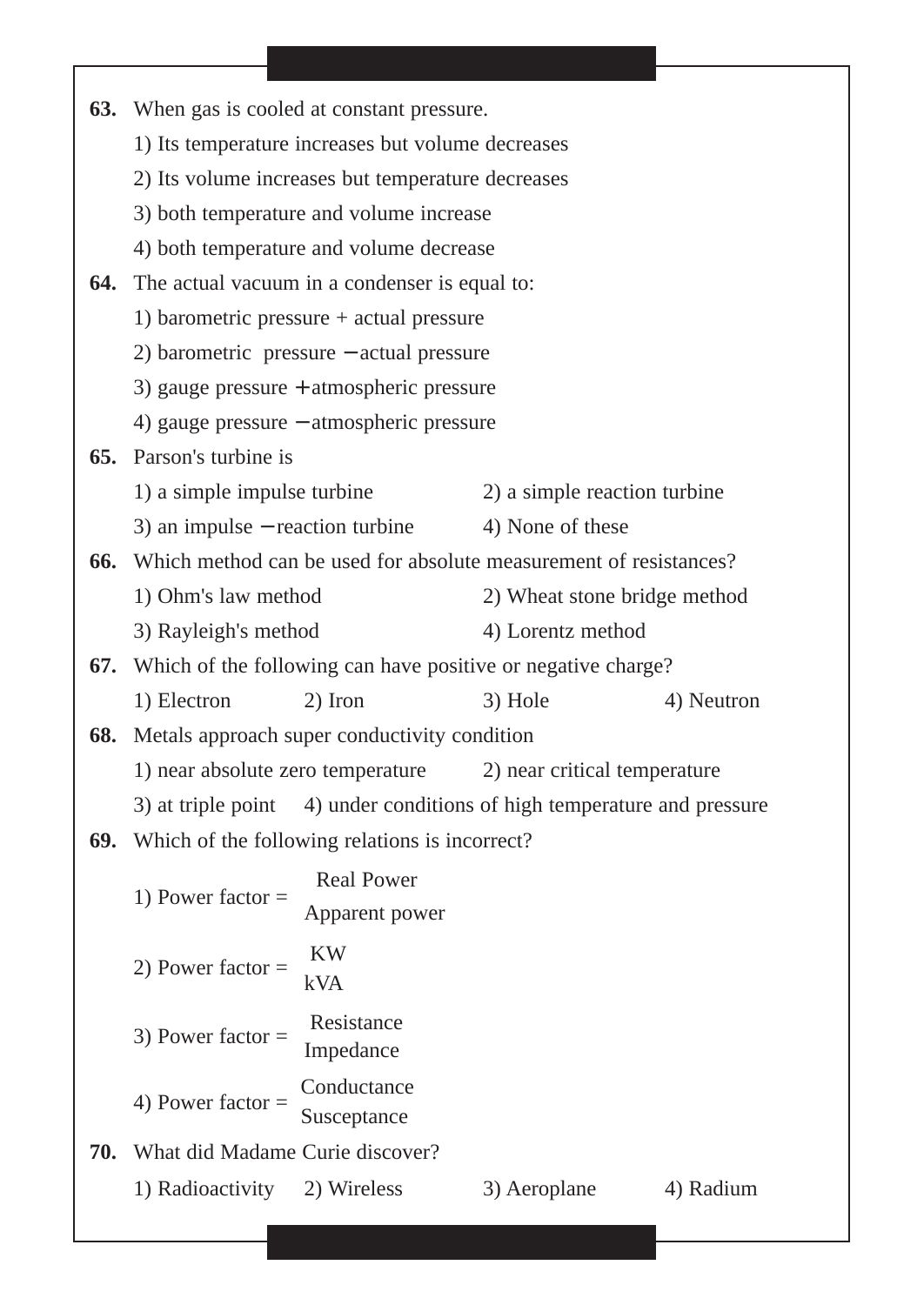| 71. |                                                                              | Which of the two metals are mixed in manufacturing stainless steel?              |  |  |  |
|-----|------------------------------------------------------------------------------|----------------------------------------------------------------------------------|--|--|--|
|     | 1) Zinc, Chromium                                                            | 2) Nickel, Chromium                                                              |  |  |  |
|     | 3) Chromium, Iron                                                            | 4) Nickel, Iron                                                                  |  |  |  |
| 72. | Which gas is evolved during photosynthesis in plants?                        |                                                                                  |  |  |  |
|     | 1) Carbon dioxide                                                            | 2) Oxygen                                                                        |  |  |  |
|     | 3) Nitrogen                                                                  | 4) Hidrogen                                                                      |  |  |  |
| 73. | Why is ozone layer important to mankind?                                     |                                                                                  |  |  |  |
|     | 1) It creates a protective covering against ultraviolet rays                 |                                                                                  |  |  |  |
|     | 2) It remains the temperature of earth                                       |                                                                                  |  |  |  |
|     | 3) It release oxygen in the atmosphere                                       |                                                                                  |  |  |  |
|     | 4) It release Corban Dioxide in the atmosphere                               |                                                                                  |  |  |  |
| 74. | The temperature at which the volume of a gas becomes zero is called          |                                                                                  |  |  |  |
|     | 1) absolute temperature                                                      | 2) absolute zero temperature                                                     |  |  |  |
|     | 3) absolute scale of temperature                                             | 4) None of these                                                                 |  |  |  |
| 75. | For the reversibility of a cycle, there should be                            |                                                                                  |  |  |  |
|     | 1) loss of energy                                                            | 2) no loss of energy                                                             |  |  |  |
|     | 3) gain of energy                                                            | 4) no gain of energy                                                             |  |  |  |
| 76. | The amount of heat generated/kg is known as                                  |                                                                                  |  |  |  |
|     | 1) heat energy                                                               | 2) calorific value                                                               |  |  |  |
|     | 3) lower calorific value                                                     | 4) higher calorific value                                                        |  |  |  |
| 77. |                                                                              | A four stroke cycle petrol engine requires for strokes of the piston to complete |  |  |  |
|     | 1) one cycle of operation                                                    | 2) two cycles of operation                                                       |  |  |  |
|     | 3) four cycles of operation                                                  | 4) eight cycles of operation                                                     |  |  |  |
| 78. | The advantage(s) of an economiser is/are                                     |                                                                                  |  |  |  |
|     | 1) it increases the efficiency of the boiler plant                           |                                                                                  |  |  |  |
|     | 2) it reduces the range of temperature between different parts of the boiler |                                                                                  |  |  |  |
|     | 3) it makes for more rapid evaporation                                       |                                                                                  |  |  |  |
|     | 4) All of these                                                              |                                                                                  |  |  |  |
| 79. |                                                                              | The joint in which the number of rivets decreases as we proceed from innermost   |  |  |  |
|     | row to the outermost row, is known as                                        |                                                                                  |  |  |  |
|     | 1) chain riveted joint                                                       | 2) zia zag joint                                                                 |  |  |  |
|     | 3) diamond riveted joint                                                     | 4) double riveted butt joint                                                     |  |  |  |
|     |                                                                              |                                                                                  |  |  |  |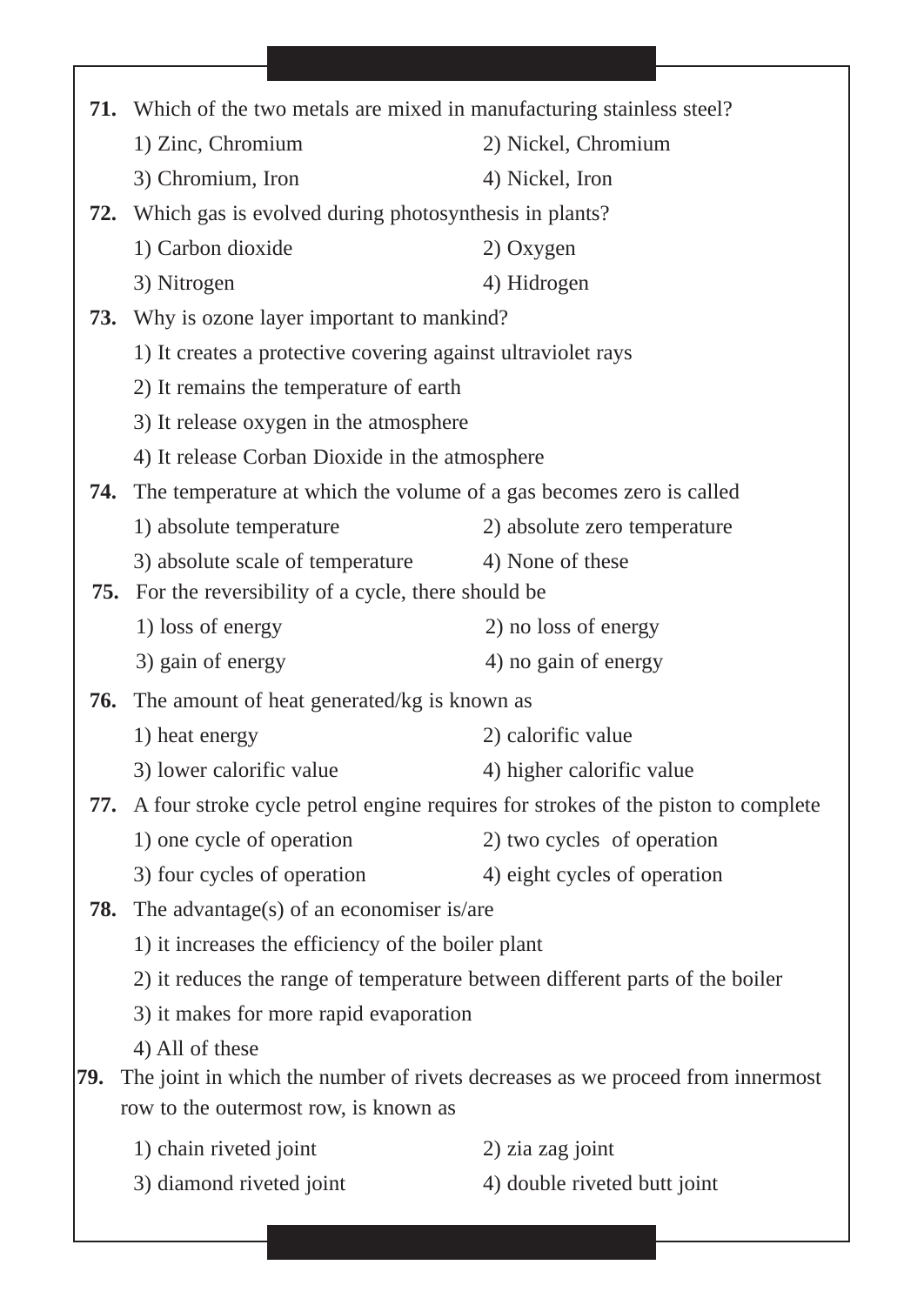|     | <b>80.</b> In case a hinged support the reaction                              |                                                           |                                                                                 |                                                                                   |  |
|-----|-------------------------------------------------------------------------------|-----------------------------------------------------------|---------------------------------------------------------------------------------|-----------------------------------------------------------------------------------|--|
|     | 1) acts in a direction perpendicular to the plane on which hinge is supported |                                                           |                                                                                 |                                                                                   |  |
|     | 2) may be in any direction depending upon the bed                             |                                                           |                                                                                 |                                                                                   |  |
|     |                                                                               |                                                           | 3) reactions are perpendicular to the plane of bottom surface of the structure. |                                                                                   |  |
|     | 4) None of these                                                              |                                                           |                                                                                 |                                                                                   |  |
| 81. | Bitumen is a                                                                  |                                                           |                                                                                 |                                                                                   |  |
|     | 1) natural organic substance                                                  |                                                           | 2) synthetic organic substance                                                  |                                                                                   |  |
|     |                                                                               | 3) semi-synthetic organic substance                       | 4) None of these                                                                |                                                                                   |  |
| 82. |                                                                               | The electron emission method used in vacuum tube is       |                                                                                 |                                                                                   |  |
|     | 1) thermionic emission                                                        |                                                           | 2) low electric field emission                                                  |                                                                                   |  |
|     | 3) high electric field emission                                               |                                                           | 4) None of these                                                                |                                                                                   |  |
| 83. |                                                                               | Open circuit test on transformers is conducted to measure |                                                                                 |                                                                                   |  |
|     | 1) core loss                                                                  | 2) friction loss                                          | 3) copper loss                                                                  | 4) None of these                                                                  |  |
| 84. | As open fuse has a resistance of                                              |                                                           |                                                                                 |                                                                                   |  |
|     | $1)$ Zero                                                                     |                                                           | 2) infinity                                                                     |                                                                                   |  |
|     |                                                                               |                                                           | 3) about 100 ohms at room temperature 4) at least 1000 ohms                     |                                                                                   |  |
| 85. |                                                                               | Electrical resistance and heating elements are made from: |                                                                                 |                                                                                   |  |
|     | 1) brass                                                                      | 2) copper                                                 | 3) nichorme                                                                     | 4) gun metal                                                                      |  |
| 86. |                                                                               |                                                           |                                                                                 | The energy is emitted from a body in tiny packets and not as a continuous stream. |  |
|     | This statement is based on:                                                   |                                                           |                                                                                 |                                                                                   |  |
|     | 1) Plank's quantum                                                            |                                                           | 2) Bohr's theory                                                                |                                                                                   |  |
|     | 3) Balmer theory                                                              |                                                           | 4) Photoelectric effect                                                         |                                                                                   |  |
| 87. | Radiation can be detected by                                                  |                                                           |                                                                                 |                                                                                   |  |
|     | 1) ammeter                                                                    | 2) voltmeter                                              | 3) electrometer                                                                 | 4) oscillator                                                                     |  |
| 88. |                                                                               |                                                           |                                                                                 | The point, though which the whole weight of the body acts irrespective of its     |  |
|     | position is known as                                                          |                                                           |                                                                                 |                                                                                   |  |
|     | 1) moment of inertia                                                          |                                                           | 2) centre of gravity                                                            |                                                                                   |  |
|     | 3) centre of percussion                                                       |                                                           | 4) None of these                                                                |                                                                                   |  |
| 89. |                                                                               |                                                           | A machine having an efficiency less than 50% is known as                        |                                                                                   |  |
|     | 1) reversible machine                                                         |                                                           | 2) non-reversible machine                                                       |                                                                                   |  |
|     | 3) neither $(1)$ or $(2)$                                                     |                                                           | 4) ideal machine                                                                |                                                                                   |  |
|     |                                                                               |                                                           |                                                                                 |                                                                                   |  |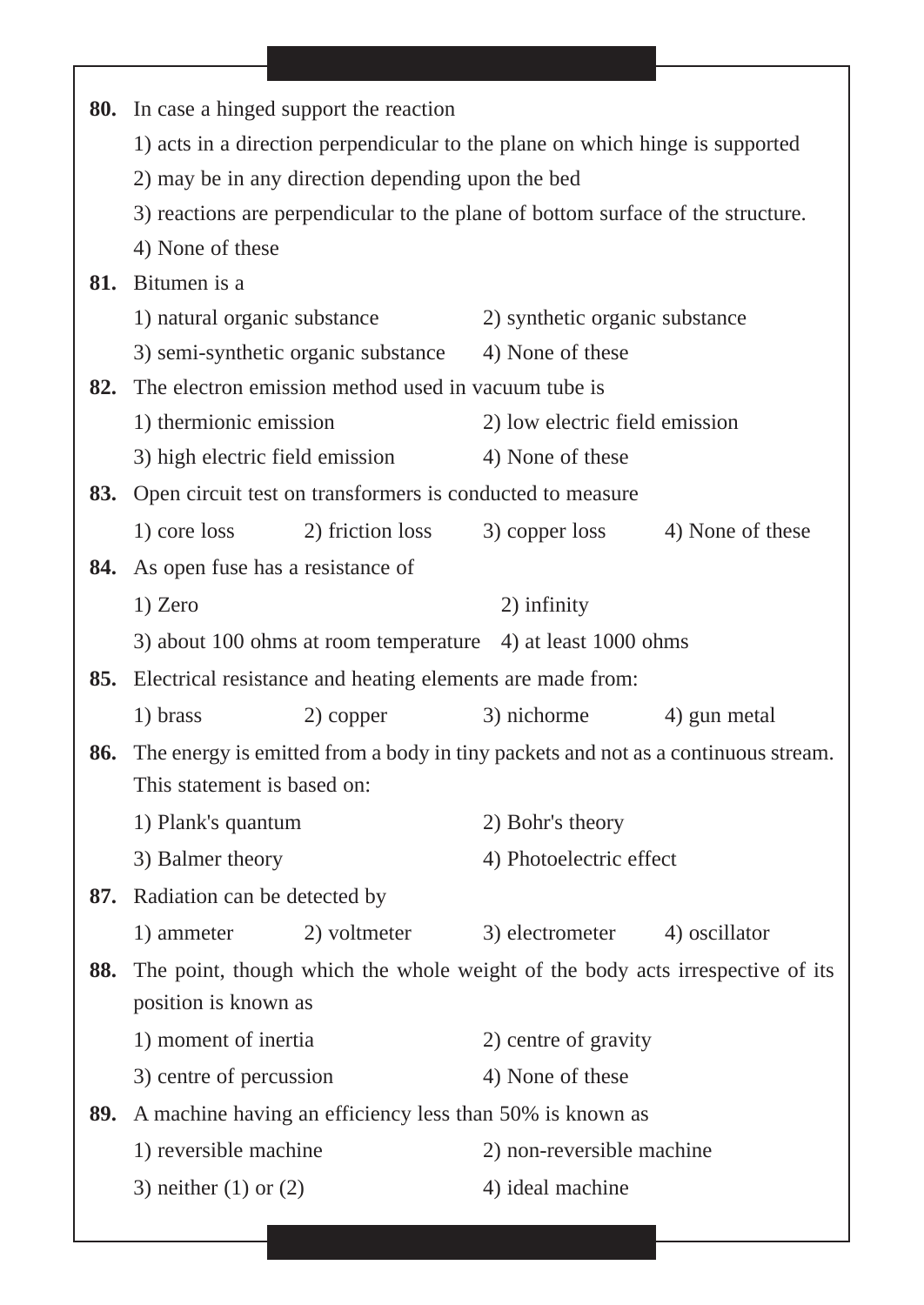|     | <b>90.</b> If the gravitational acceleration at any place is doubled, then the weight of body<br>will be |                                                                 |                                                                           |                                                                                                |
|-----|----------------------------------------------------------------------------------------------------------|-----------------------------------------------------------------|---------------------------------------------------------------------------|------------------------------------------------------------------------------------------------|
|     | $1)\frac{q}{2}$                                                                                          | 2) g                                                            | $3)$ 2g                                                                   | $4)$ 2g                                                                                        |
|     | <b>91.</b> The unit of acceleration is                                                                   |                                                                 |                                                                           |                                                                                                |
|     | $1)$ kgm                                                                                                 | $2)$ m/sec                                                      | 3) m/sec <sup>2</sup> 4) rad/sec <sup>2</sup>                             |                                                                                                |
|     |                                                                                                          |                                                                 |                                                                           | <b>92.</b> A rubber ball is dropped from a height of 2m. If there is no loss of velocity after |
|     |                                                                                                          | rebounding, the ball will rise to a height of                   |                                                                           |                                                                                                |
|     | $1)$ 1m                                                                                                  | $2)$ 2m                                                         | $3)$ 3m                                                                   | $4)$ 4m                                                                                        |
|     | 93. One watt is equal to                                                                                 |                                                                 |                                                                           |                                                                                                |
|     |                                                                                                          |                                                                 | 1) 0.1 joule/sec 2) 1 joule/sec 3) 10 joule/sec 4) 100 joule/sec          |                                                                                                |
|     |                                                                                                          | <b>94.</b> When the spring of a watch is wound, it will possess |                                                                           |                                                                                                |
|     |                                                                                                          |                                                                 | 1) strain energy 2) kinetic energy 3) heat energy                         | 4) electrical energy                                                                           |
|     |                                                                                                          |                                                                 | 95. A beam which is fixed at one end and free at the other is called      |                                                                                                |
|     | 1) simple supported beam                                                                                 |                                                                 | 2) fixed beam                                                             |                                                                                                |
|     | 3) overhanging beam<br>4) cantilever beam                                                                |                                                                 |                                                                           |                                                                                                |
| 96. |                                                                                                          | According to first law of thermodynamics                        |                                                                           |                                                                                                |
|     | 1) total internal energy of a system during a process remains constant                                   |                                                                 |                                                                           |                                                                                                |
|     |                                                                                                          | 2) total energy of a system remains constant                    |                                                                           |                                                                                                |
|     |                                                                                                          |                                                                 | 3) work done by a system is equal to the heat transferred by the system   |                                                                                                |
|     |                                                                                                          |                                                                 | 4) internal energy, enthalpy and entropy during a process remain constant |                                                                                                |
| 97. |                                                                                                          |                                                                 | The transfer of heat from one place to another may take place by          |                                                                                                |
|     | 1) conduction                                                                                            | 2) convection                                                   | 3) radiation                                                              | 4) any of these                                                                                |
|     | 98. The density of fluid varies with the                                                                 |                                                                 |                                                                           |                                                                                                |
|     | 1) change of temperature                                                                                 |                                                                 | 2) change of pressure                                                     |                                                                                                |
|     |                                                                                                          |                                                                 | 3) change of temperature and pressure both 4) None of these               |                                                                                                |
|     | <b>99.</b> Piezometer is used to measure                                                                 |                                                                 |                                                                           |                                                                                                |
|     | 1) atmospheric pressure                                                                                  |                                                                 | 2) very low pressure                                                      |                                                                                                |
|     | 3) very high pressure                                                                                    |                                                                 | 4) difference in pressure between two points                              |                                                                                                |
|     |                                                                                                          |                                                                 | 100. The weight of an object would be minimum when it is placed at        |                                                                                                |
|     | 1) north place                                                                                           |                                                                 | 2) south place                                                            |                                                                                                |
|     | 3) equator                                                                                               |                                                                 | 4) centre of the earth                                                    |                                                                                                |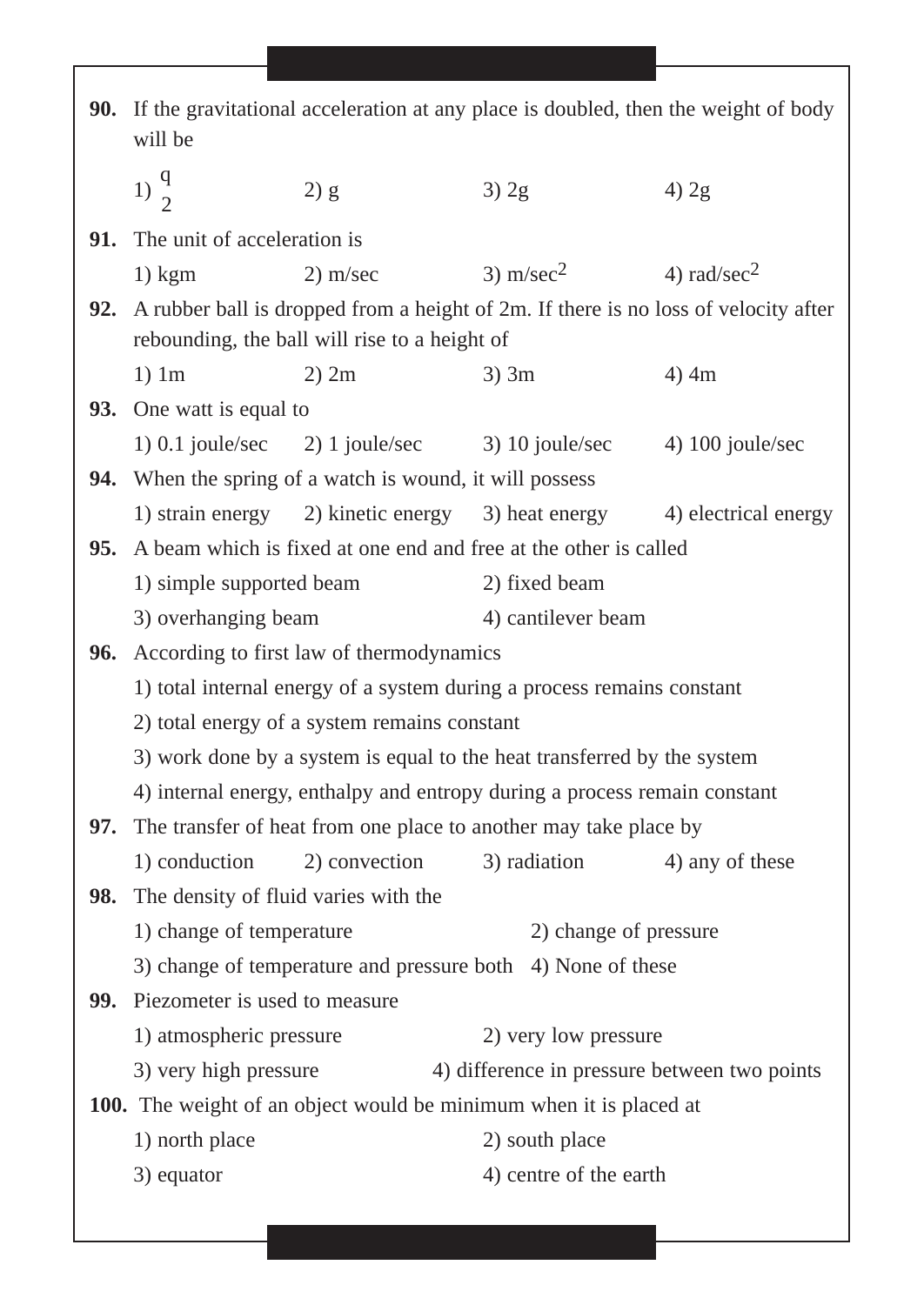|                                                                   |                                     | 101. The gravitational force of attraction between the sun and earth is balanced by     |                                                                                      |  |
|-------------------------------------------------------------------|-------------------------------------|-----------------------------------------------------------------------------------------|--------------------------------------------------------------------------------------|--|
| 1) centrifugal force                                              |                                     | 2) centripetal force                                                                    |                                                                                      |  |
|                                                                   | 3) law of conservation of mass      | 4) gravitational force                                                                  |                                                                                      |  |
| <b>102.</b> The rate of change of momentum is proportional to     |                                     |                                                                                         |                                                                                      |  |
| 1) torque impressed                                               |                                     | 2) force impressed                                                                      |                                                                                      |  |
|                                                                   |                                     | 3) time during which the force is applied 4) change in velocities                       |                                                                                      |  |
|                                                                   |                                     | 103. The energy possessed by a horse running on level road is                           |                                                                                      |  |
| 1) work energy                                                    |                                     | 2) heat energy                                                                          |                                                                                      |  |
| 3) kinetic energy                                                 |                                     | 4) potential energy                                                                     |                                                                                      |  |
| <b>104.</b> The value of acceleration due to gravity for earth is |                                     |                                                                                         |                                                                                      |  |
|                                                                   | 1) greater at poles than at equator |                                                                                         | 2) greater at equator than at the pole                                               |  |
| 3) same at both places                                            |                                     | 4) constant everywhere                                                                  |                                                                                      |  |
|                                                                   |                                     | 105. Within classic limit, the ratio of lateral strain to the linear strain is known as |                                                                                      |  |
| 1) modulus of rigidity                                            |                                     | 2) bulk modulus                                                                         |                                                                                      |  |
| 3) modulus of elasticity                                          |                                     | 4) poisson's ratio                                                                      |                                                                                      |  |
|                                                                   |                                     |                                                                                         | 106. Power factor of an inductive circular can be improved by connecting a capacitor |  |
| to it in                                                          |                                     |                                                                                         |                                                                                      |  |
| 1) series                                                         |                                     | 2) parallel                                                                             |                                                                                      |  |
| 3) either series or parallel                                      |                                     |                                                                                         | 4) depends on the value of capacitor                                                 |  |
|                                                                   |                                     | <b>107.</b> For the same load, if the power factor of load is reduced, it will draw.    |                                                                                      |  |
| 1) more current                                                   |                                     | 2) less current                                                                         |                                                                                      |  |
| 3) same current but less power                                    |                                     | 4) less current more power                                                              |                                                                                      |  |
| <b>108.</b> Mica is used in an electric iron because it is a      |                                     |                                                                                         |                                                                                      |  |
| 1) bad conductor of heat                                          |                                     | 2) good conductor of heat                                                               |                                                                                      |  |
|                                                                   | 3) good conductor of electricity    |                                                                                         | 4) bad conductor of electricity                                                      |  |
|                                                                   |                                     | 109. Name like LOTUS, JAVA, ORACLE refer to which area of activity                      |                                                                                      |  |
| 1) Telecommunication                                              |                                     |                                                                                         | 2) Missile technology                                                                |  |
| 3) Computer hardware                                              |                                     | 4) None of these                                                                        |                                                                                      |  |
| <b>110.</b> Which one of the following is an anti-tank missile?   |                                     |                                                                                         |                                                                                      |  |
| 1) Agni                                                           | $2)$ Nag                            | 3) Prithvi                                                                              | 4) Trishul                                                                           |  |
|                                                                   |                                     |                                                                                         | 111. At what temperature do both Centigrade and Fahrenheit thermometers show the     |  |
| same reading?<br>$1) -20^{\circ}$                                 | $(2) - 40^{\circ}$                  | 3) $42^{\circ}$                                                                         | 4) $0^{\circ}$                                                                       |  |